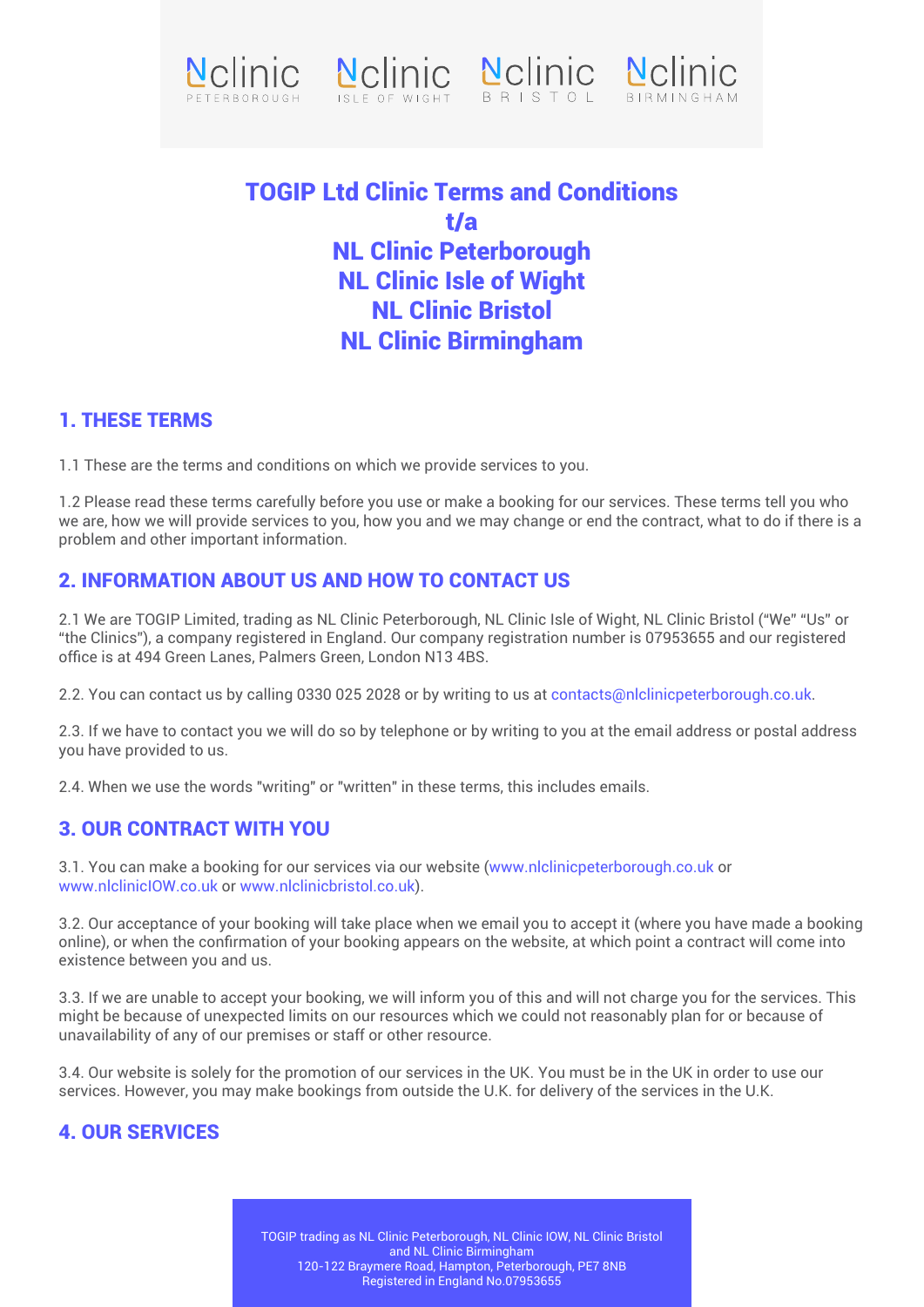

4.1. We or our swab practitioners may provide any of the following services to you:

- 4.1.1. physical in-person testing support occurring from a site either controlled by us or a third party.
	- 4.1.2. any other services advertised on our website, or at our premises.
	- 4.1.3. Assistance to self-test such as blood tests and swabs.
	- 4.1.4. Documentation of the results.

4.2. The services that we provide are described on our website. We reserve the right to change the description of the services from time to time and will publish any update to such services on our website.

- 4.3. The choice of service suitable for you is entirely at your discretion.
	- We may not advise you on the type of test to take for your specific travel needs.
	- The booking of the tests is solely your responsibility.

4.4 If we or the swab practitioner, in our or their sole discretion, ascertain that the services are not suitable for you, we or they will inform you of this. If you choose to continue, again that is at your discretion.

4.5 We may offer some services in conjunction with third parties in order to complete your service request. This can include pathology collection and testing services or referrals. Clause 15.4. will apply to all services not directly delivered by Us.

#### 5. APPOINTMENTS

5.1. Testing will take place at a clinic, therapy rooms or in one of our stores in a face-to-face setting, or other premises such as a workplace or school.

5.2. An appointment will last approximately 10-15 minutes. If you are not at the clinic in your chosen premises at the time and date specified in your booking within 30 minutes, we may require you to rebook or we may require you to wait until the swab practitioner is available to complete the service and clause 13.2. may apply.

5.3. Our swab practitioner will use his or her reasonable efforts to be available for your test at the time and date specified in your booking. However, the swab practitioner may not be available up to 30 minutes after the time and date specified in your booking and such a delay will not give you any right to cancel the booking. If needed you can reschedule or be seen at the next available slot.

5.4. ID verification. We reserve the right to verify your identity during each appointment or the identity of an accompanying adult (when testing relates to a child). This can be done via photographic ID which must match with the details supplied by you when attending your appointment. We therefore recommend that passports or travel ID is brought with you for the appointment.

5.6. Test Certificate for travel

 •5.6.1. We cannot guarantee that any test certificate will be accepted by the relevant authority or other addressee and we shall not be liable to you for any loss you suffer as a result of this. The validity of the testing required for your destination is solely your responsibility.

 • We will however guarantee that the testing is undertaken by our UKAS accredited laboratory and as such we are authorised as a registered provider in the United Kingdom to provide such services.

5.7. Appointments at our clinic areas

 • 5.7.1. This clause 5.7. will apply where you have opted for the test to take place at one of our premises with the sample collected by our swab practitioner.

- 5.7.2. The sample collection will take place in a private area.
- 5.7.3. The clinic area allows you to engage with a swab practitioner who will guide you through the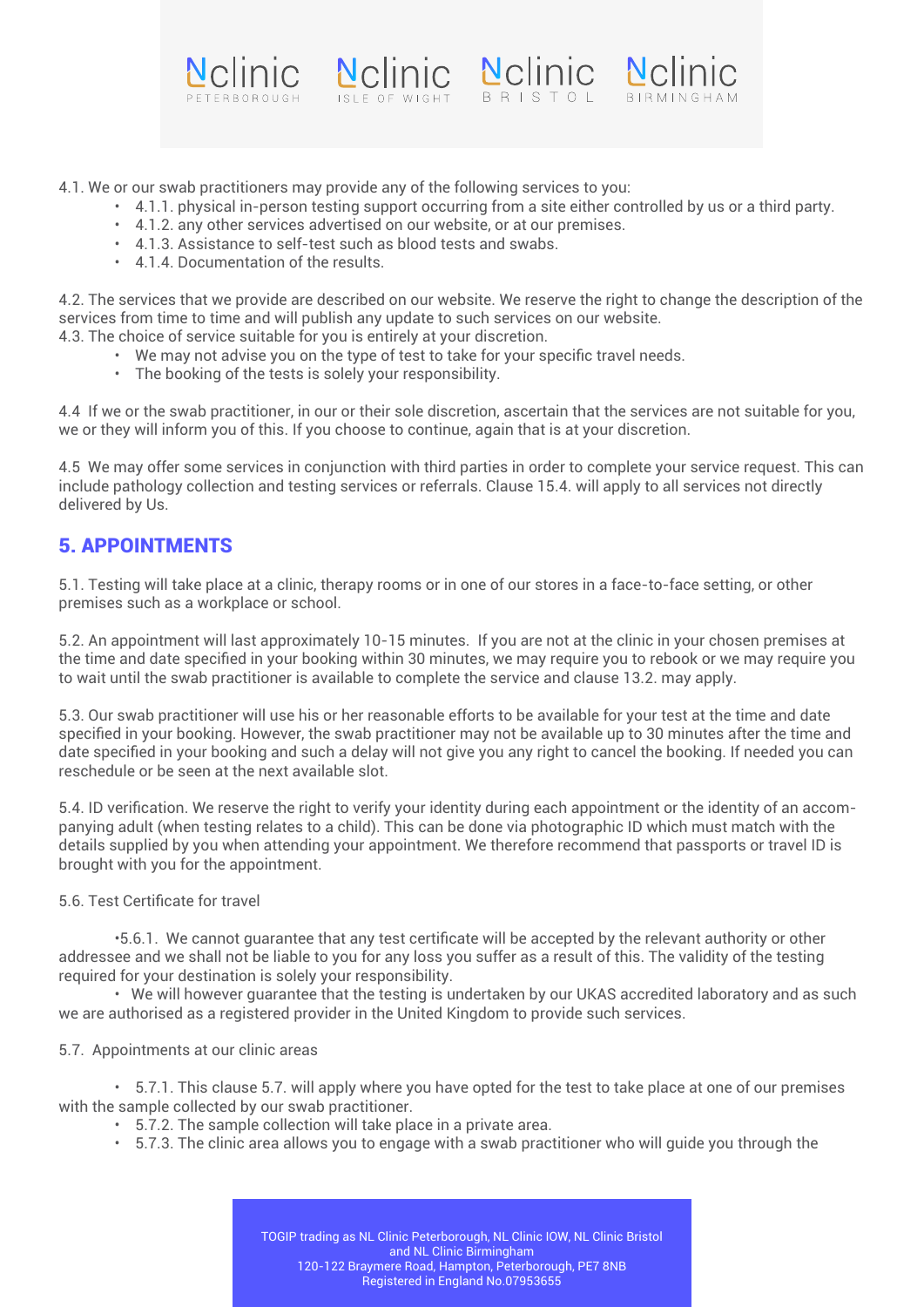



 • 5.7.5. We will not be liable to you for any injury or damage caused to you, any third party or any property by your failure to follow the instructions of the swab practitioner or your negligent or reckless use of the testing kits. 6. HOME TESTING KITS

6.1. We will not be liable for any loss or damage (including refunds) suffered by you due to:

- 6.1.1. Incorrect use of the kit or instructions.
- 6.1.2. Factors outside our control such as delays in the postal system, by couriers or by our partners.

6.2. There are no guarantees with any testing and there can be false negatives and therefore we cannot be held liable for the results or even that a result will be achieved. We will however use all our best endeavours to facilitate any required retesting.

6.3 In the case of no clear result we will offer a free re-test but no refunds are claimable.

6.4. If being used to travel, you must keep up to date with the latest travel regulations to your destination country, by visiting: https://www.gov.uk/foreign-travel-advice. You should also be aware of the destination country restrictions. Again, this will be your sole responsibility.

6.5. Whilst we may discuss travel regulations and timescales; we do this on a goodwill basis and will not be held liable for any damages or misinterpretation.

#### 7. PROVIDING THE SERVICES

7.1. If you make a one-off booking or purchase for our services, we will provide the services to you at the time and date agreed with you during the booking process.

7.2. We are not responsible for delays outside our control. If the provision of the services is delayed by an event outside our or the swab practitioners control including test transportation, testing and issuing results, then we will contact you as soon as possible to let you know and we will take steps to minimise the effect of the delay if we are aware of such delays.

7.3. When using our services, we will require you to provide certain information about you via a form you will need to complete online, or at the clinic. This will create an account for you with us. This information you provide is necessary for us to be able to provide the services to you. That information includes, for example, your name, address, age and information relating to your health.

7.4. You are responsible for providing accurate information, including medical information, email address, which is complete, accurate and up to date. We will not be liable for any loss or damage that you or any third party may suffer as a result of your failure to provide complete, truthful, accurate and up to date information or your email system not working.

7.5. You understand and agree that any test certificates, are for your own personal use only and that you cannot transfer it to any other person.

#### 8. OUR RIGHTS TO MAKE CHANGES

9.1. Minor changes to the services. We may change the services:

• 9.1.1. to reflect changes in relevant laws and regulatory requirements; and

 • 9.1.2. to implement minor technical adjustments and improvements. These changes will not affect your use of the services.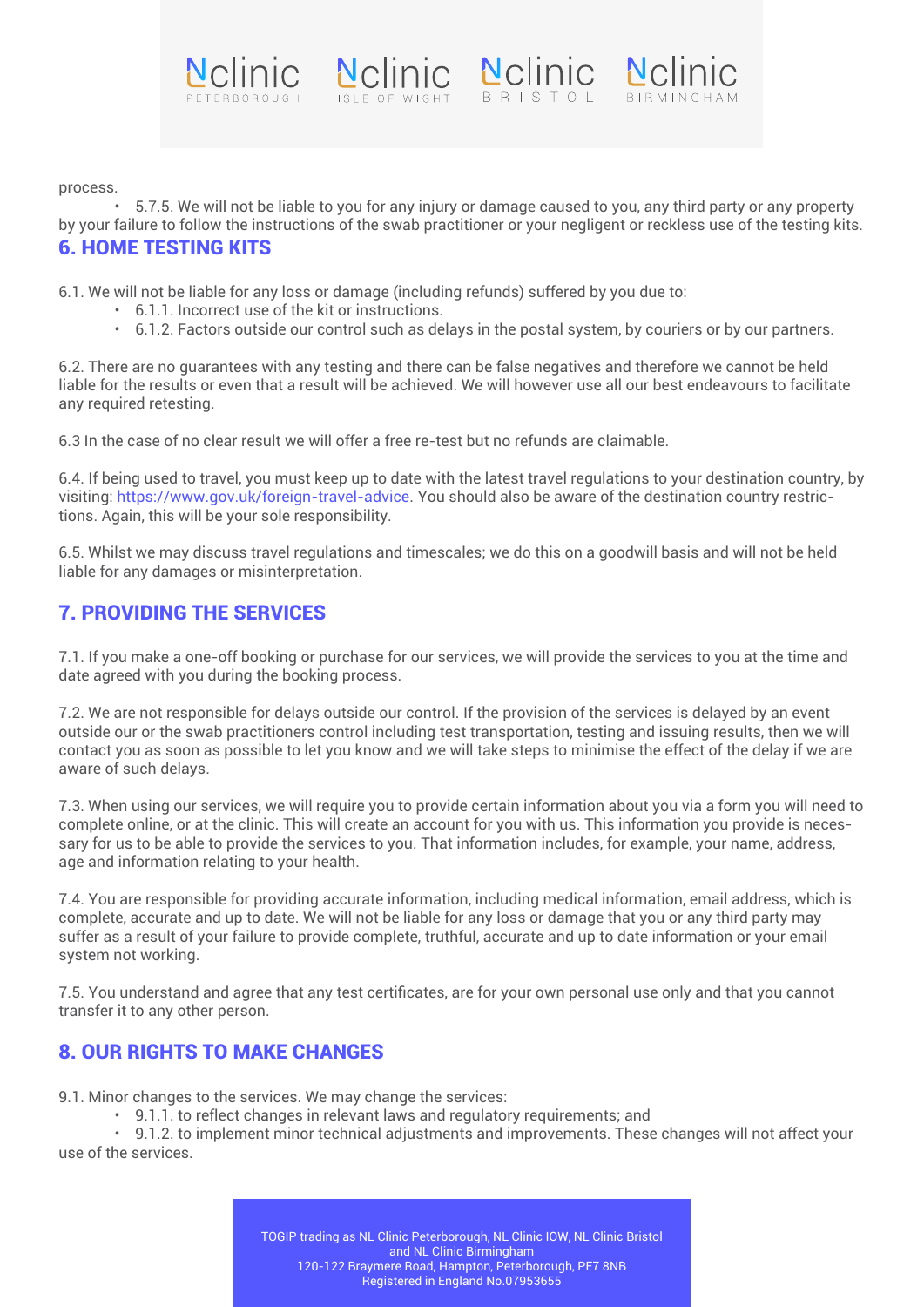9.2. More significant changes to the services and these terms. We may decide to make more significant changes to the services that we provide, but if we do so we will notify you and you may then contact us to cancel the booking before the changes take effect and receive a refund for any services paid for but not yet received.

Nelinie Nelinie Nelinie Nelinie

#### 10. PRICE AND PAYMENT

10.1. The price of the services will be the price indicated on the order pages on our website if you made your booking online, or the price quoted at the clinic. The price of the services does not include the cost of any prescription medication. We take all reasonable care to ensure that the price of the services advised to you is correct. However please see clause 10.2. for what happens if we discover an error in the price of the services you book.

10.2. It is always possible that, despite our best efforts, some of the services we sell may be incorrectly priced. We will normally check prices before accepting your booking so that, where the correct price of the services at your booking date is less than our stated price at your booking date, we will charge the lower amount. If the correct price of the services at your booking date is higher than the price stated to you, we will contact you for your instructions before we accept your booking.

10.3. We accept payment by credit or debit card. We use Stripe as a payment processor. Your payment details will only be transferred to and processed by Stripe on their secure system in order to process your payment for our services.

#### 11. YOUR RIGHTS TO END THE CONTRACT

11.1. If you cancel the booking for a reason set out at clause 11.1.1. to clause 11.1.3. below the contract will end immediately and we will refund you in full for any services which have not been provided. The reasons are:

 • 11.1.1. we have told you about an error in the price or description of the services you have booked and you do not wish to proceed.

 • 11.1.2. there is a risk that supply of the services may be significantly delayed because of events outside our control; or

• 11.1.3. you have a legal right to end the contract because of something we have done wrong.

11.2. You can cancel your booking or change your appointment date 3 days prior to your appointment. A cancellation fee will be charged at our discretion at a rate of £10 per person. If an alternative date is booked there is no fee. Within 3 days, if you cancel before the service is delivered, there will be a £25 per person cancellation fee which will be deducted from any refund.

#### 12. HOW TO END THE BOOKING WITH US (INCLUDING IF YOU HAVE CHANGED YOUR MIND)

12.1. To cancel the booking with us, please let us know by phone or email. Call us on 0330 025 2029 or email us at contact@nlclinicpeterborough.co.uk Please provide your name, details of the booking and, where available, your phone number and email address.

12.2. We will refund you the price you paid for the services by the method you used for payment. However, we may make deductions from the price, as described below.

12.3. We will make any refunds due to you as soon as possible. If you are exercising your right to change your mind then your refund will be made within 14 days of your telling us you have changed your mind.

### 13. OUR RIGHTS TO CANCEL THE APPOINTMENT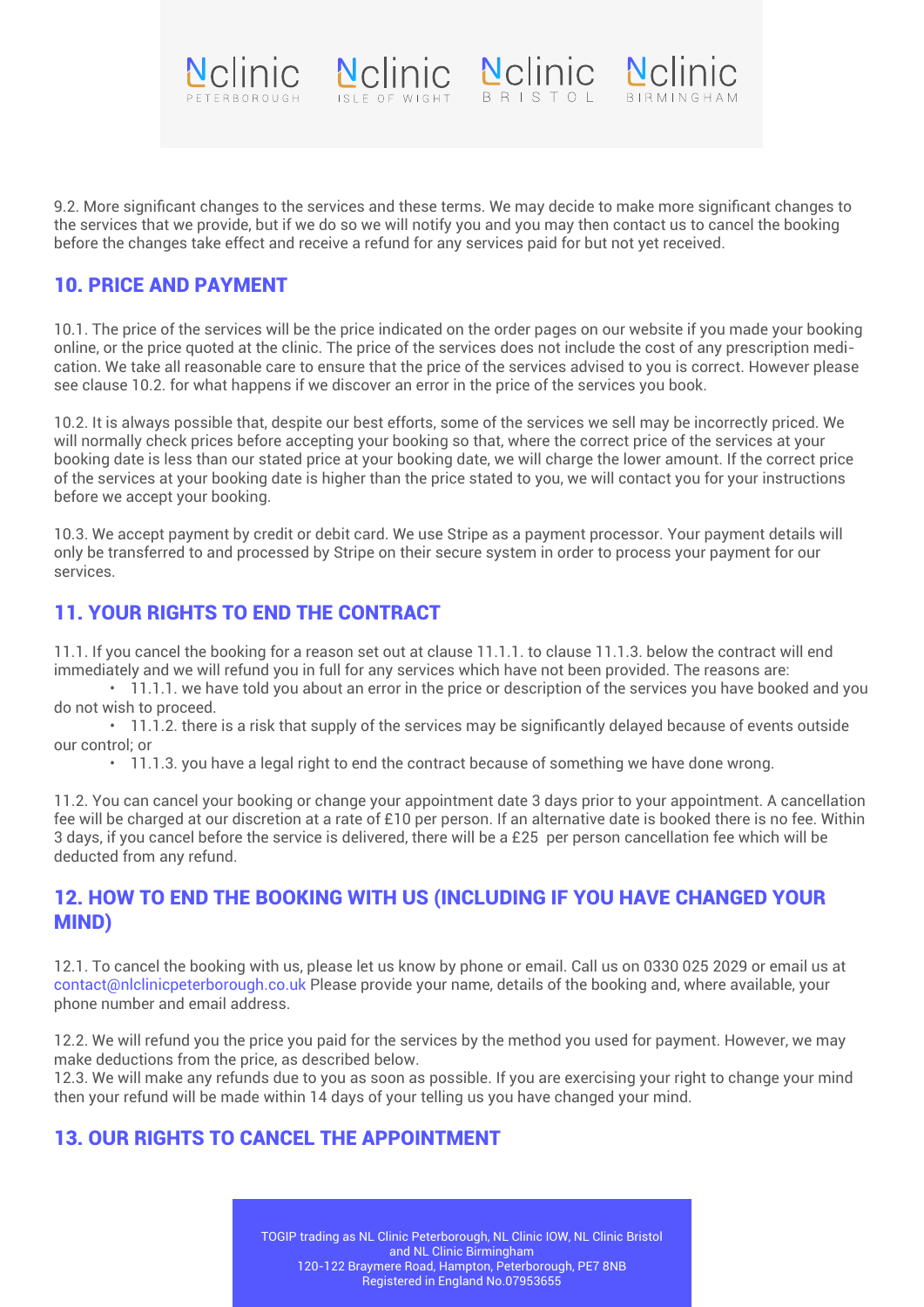

 • 13.1.1. you do not make any payment to us when it is due and you still do not make payment within 7 days of us reminding you that payment is due.

Nelinie Nelinie Nelinie Nelinie

 • 13.1.2. you do not, within a reasonable time of us asking for it, provide us with information that is necessary for us to provide the services.

 • 13.1.3. you do not, within a reasonable time and in any event within 30 minutes, attend, log in or make yourself available for your appointment at your chosen time in order for the services to be provided.

 • 13.1.4. you behave towards us or our swab practitioner or staff in an inappropriate, abusive, violent, offensive, threatening or discriminatory manner.

13.2. If we cancel the appointment in the situations set out in clause 13.1. we will refund any money you have paid in advance for services we have not provided but we may deduct or charge you reasonable compensation for the net costs we will incur as a result of your breaking the agreement. This cost is currently set at £10 per person.

### 14. IF THERE IS A PROBLEM WITH THE SERVICES

14.1. If you have any questions or complaints about the services, please contact us. You can telephone us on 0330 025 2029 or write to us at contact@nlclinicpeterborough.co.uk.

14.2. We are under a legal duty to provide services that are in conformity with this contract.

## 15. OUR RESPONSIBILITY FOR LOSS OR DAMAGE SUFFERED BY YOU

15.1. We are not responsible to you for unforeseeable loss and damage caused by us.

15.2. We do not exclude or limit in any way our liability to you where it would be unlawful to do so. This includes liability for death or personal injury caused by our negligence or the negligence of our employees, agents or subcontractors; for fraud or fraudulent misrepresentation; or for breach of your legal rights in relation to the services.

15.3. We are not liable for personal or business losses. We only supply the services for domestic and private use. If you use the services for any third party, commercial, business or re-sale purpose we will have no liability to you for any loss of profit, loss of business, business interruption, or loss of business opportunity.

15.4. We will not be liable for any loss or damage suffered by you, any third party or any property arising out of or in connection with the acts or omissions of any third party, including in circumstances where you were referred to such third party by us or where such third party was recommended to you by us.

## 16. HOW WE MAY USE YOUR PERSONAL INFORMATION

16.1. By agreeing to these terms and conditions you are agreeing to the sharing of personal information between us and the laboratories testing the samples.

- 16.1.1. to provide the services to you; and
- 16.1.2. to process your payment for the services.
- 16.1.3. to respond to your questions

16.2. Where you provide us with special types of personal information, including information relating to your health, we will only process such information in so far as it is necessary in order to provide you with a service or to comply with the law. We will not process this information for any other purpose, without your express consent.

16.3. We will only give your personal information to third parties if it is necessary to complete the service you have